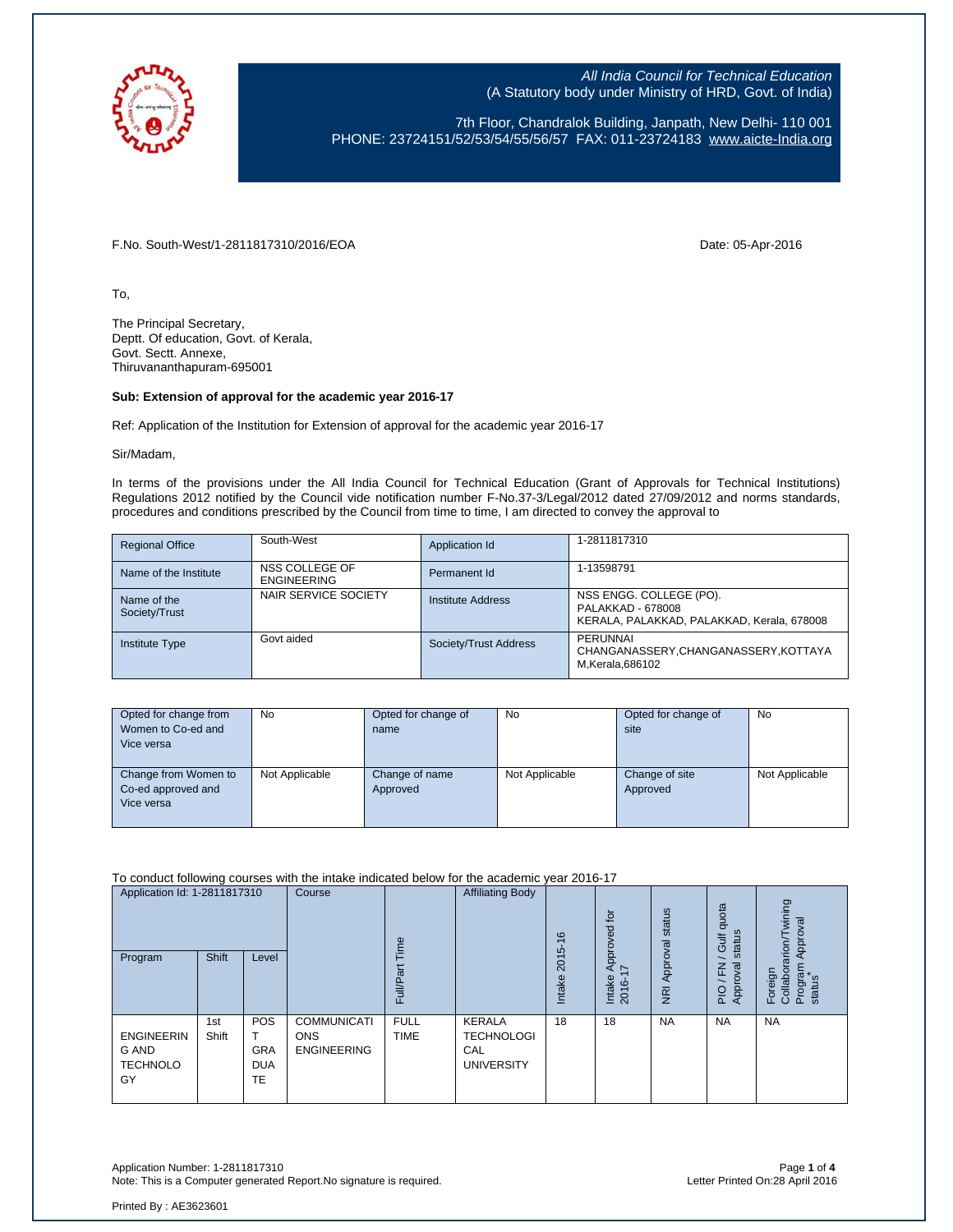

7th Floor, Chandralok Building, Janpath, New Delhi- 110 001 PHONE: 23724151/52/53/54/55/56/57 FAX: 011-23724183 [www.aicte-India.org](http://www.aicte-india.org/)

| <b>ENGINEERIN</b><br>G AND<br><b>TECHNOLO</b><br>GY        | 1st<br>Shift | POS<br>T<br><b>GRA</b><br><b>DUA</b><br>TE         | <b>COMPUTER</b><br><b>INTEGRATED</b><br><b>MANUFACTURI</b><br>ΝG              | <b>FULL</b><br><b>TIME</b> | KERALA<br><b>TECHNOLOGI</b><br>CAL<br><b>UNIVERSITY</b>        | 18  | 18  | <b>NA</b> | <b>NA</b> | <b>NA</b> |
|------------------------------------------------------------|--------------|----------------------------------------------------|-------------------------------------------------------------------------------|----------------------------|----------------------------------------------------------------|-----|-----|-----------|-----------|-----------|
| <b>ENGINEERIN</b><br>G AND<br><b>TECHNOLO</b><br>GY        | 1st<br>Shift | POS<br>T<br><b>GRA</b><br><b>DUA</b><br>TE         | <b>COMPUTER</b><br><b>SCIENCE AND</b><br><b>ENGINEERING</b>                   | <b>FULL</b><br><b>TIME</b> | <b>KERALA</b><br><b>TECHNOLOGI</b><br>CAL<br><b>UNIVERSITY</b> | 18  | 18  | <b>NA</b> | <b>NA</b> | <b>NA</b> |
| <b>ENGINEERIN</b><br>G AND<br>TECHNOLO<br>GY               | 1st<br>Shift | <b>POS</b><br>T.<br><b>GRA</b><br><b>DUA</b><br>TE | <b>INSTRUMENTA</b><br><b>TION AND</b><br><b>CONTROL</b><br><b>ENGINEERING</b> | <b>FULL</b><br><b>TIME</b> | <b>KERALA</b><br><b>TECHNOLOGI</b><br>CAL<br><b>UNIVERSITY</b> | 18  | 18  | <b>NA</b> | <b>NA</b> | <b>NA</b> |
| <b>ENGINEERIN</b><br><b>G AND</b><br><b>TECHNOLO</b><br>GY | 1st<br>Shift | <b>POS</b><br>T<br>GRA<br><b>DUA</b><br>TE         | <b>POWER</b><br><b>ELECTRONICS</b>                                            | <b>FULL</b><br><b>TIME</b> | <b>KERALA</b><br><b>TECHNOLOGI</b><br>CAL<br><b>UNIVERSITY</b> | 18  | 18  | <b>NA</b> | <b>NA</b> | <b>NA</b> |
| <b>ENGINEERIN</b><br>G AND<br><b>TECHNOLO</b><br>GY        | 1st<br>Shift | <b>POS</b><br>T.<br>GRA<br><b>DUA</b><br>TE        | <b>STRUCTURAL</b><br><b>ENGINEERING</b>                                       | <b>FULL</b><br><b>TIME</b> | <b>KERALA</b><br><b>TECHNOLOGI</b><br>CAL<br><b>UNIVERSITY</b> | 18  | 18  | <b>NA</b> | <b>NA</b> | <b>NA</b> |
| <b>ENGINEERIN</b><br>G AND<br><b>TECHNOLO</b><br>GY        | 1st<br>Shift | <b>UND</b><br>ER<br>GRA<br><b>DUA</b><br>TE        | <b>CIVIL</b><br><b>ENGINEERING</b>                                            | <b>FULL</b><br><b>TIME</b> | <b>KERALA</b><br><b>TECHNOLOGI</b><br>CAL<br><b>UNIVERSITY</b> | 120 | 120 | <b>NA</b> | <b>NA</b> | <b>NA</b> |
| <b>ENGINEERIN</b><br>G AND<br>TECHNOLO<br>GY               | 1st<br>Shift | <b>UND</b><br><b>ER</b><br>GRA<br><b>DUA</b><br>TE | <b>COMPUTER</b><br><b>SCIENCE AND</b><br><b>ENGINEERING</b>                   | <b>FULL</b><br><b>TIME</b> | KERALA<br><b>TECHNOLOGI</b><br>CAL<br><b>UNIVERSITY</b>        | 60  | 60  | <b>NA</b> | <b>NA</b> | <b>NA</b> |
| <b>ENGINEERIN</b><br><b>G AND</b><br><b>TECHNOLO</b><br>GY | 1st<br>Shift | <b>UND</b><br>ER<br>GRA<br><b>DUA</b><br>TE        | <b>ELECTRICAL</b><br><b>AND</b><br><b>ELECTRONICS</b><br><b>ENGINEERING</b>   | <b>FULL</b><br><b>TIME</b> | <b>KERALA</b><br><b>TECHNOLOGI</b><br>CAL<br><b>UNIVERSITY</b> | 120 | 120 | <b>NA</b> | <b>NA</b> | <b>NA</b> |
| <b>ENGINEERIN</b><br>G AND<br><b>TECHNOLO</b><br>GY        | 1st<br>Shift | <b>UND</b><br>ER<br>GRA<br><b>DUA</b><br>TE        | <b>ELECTRONICS</b><br>&<br><b>COMMUNICATI</b><br>ON ENGG                      | <b>FULL</b><br><b>TIME</b> | KERALA<br><b>TECHNOLOGI</b><br>CAL<br><b>UNIVERSITY</b>        | 90  | 90  | <b>NA</b> | <b>NA</b> | <b>NA</b> |
| <b>ENGINEERIN</b><br>G AND<br><b>TECHNOLO</b><br>GY        | 1st<br>Shift | <b>UND</b><br>ER<br>GRA<br><b>DUA</b><br>TE        | <b>INSTRUMENTA</b><br><b>TION AND</b><br><b>CONTROL</b><br><b>ENGINEERING</b> | <b>FULL</b><br><b>TIME</b> | <b>KERALA</b><br><b>TECHNOLOGI</b><br>CAL<br><b>UNIVERSITY</b> | 60  | 60  | <b>NA</b> | <b>NA</b> | <b>NA</b> |

Application Number: 1-2811817310 Page **2** of **4** Note: This is a Computer generated Report.No signature is required. Letter Printed On:28 April 2016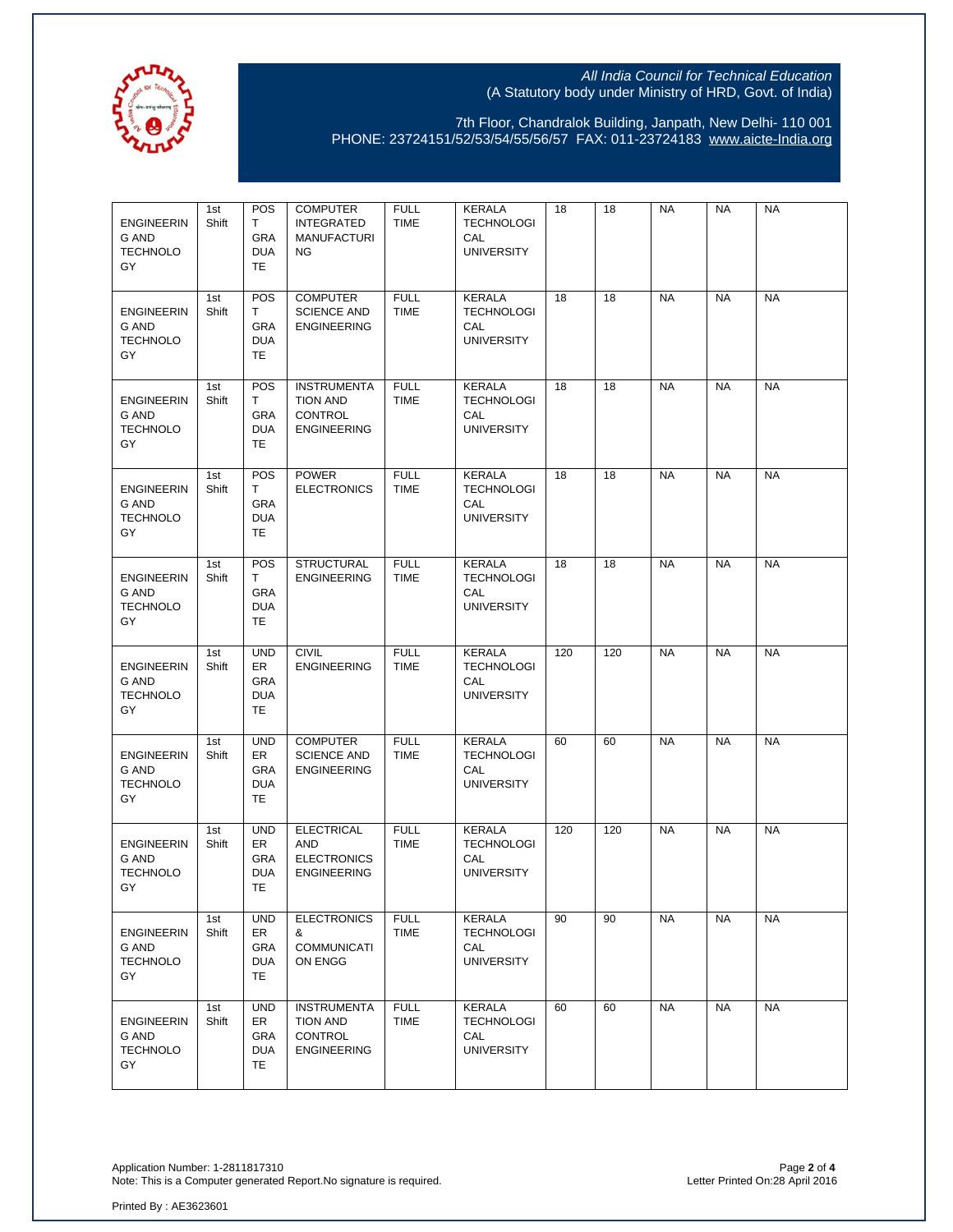

# 7th Floor, Chandralok Building, Janpath, New Delhi- 110 001 PHONE: 23724151/52/53/54/55/56/57 FAX: 011-23724183 [www.aicte-India.org](http://www.aicte-india.org/)

| 1st<br>Shift<br><b>ENGINEERIN</b><br>G AND<br><b>TECHNOLO</b><br>GY | UND<br>ER<br><b>GRA</b><br><b>DUA</b><br>TE | MECHANICAL<br><b>ENGINEERING</b> | <b>FULL</b><br><b>TIME</b> | KERALA<br><b>TECHNOLOGI</b><br>CAL<br><b>UNIVERSITY</b> | 120 | 120 | <b>NA</b> | <b>NA</b> | <b>NA</b> |
|---------------------------------------------------------------------|---------------------------------------------|----------------------------------|----------------------------|---------------------------------------------------------|-----|-----|-----------|-----------|-----------|
|---------------------------------------------------------------------|---------------------------------------------|----------------------------------|----------------------------|---------------------------------------------------------|-----|-----|-----------|-----------|-----------|

The above mentioned approval is subject to the condition that NSS COLLEGE OF ENGINEERING shall follow and adhere to the Regulations, guidelines and directions issued by AICTE from time to time and the undertaking / affidavit given by the institution along with the application submitted by the institution on portal.

In case of any differences in content in this Computer generated Extension of Approval Letter, the content/information as approved by the Executive Council / General Council as available on the record of AICTE shall be final and binding.

Strict compliance of Anti-Ragging Regulation:- Approval is subject to strict compliance of provisions made in AICTE Regulation notified vide F. No. 37-3/Legal/AICTE/2009 dated July 1, 2009 for Prevention and Prohibition of Ragging in Technical Institutions. In case Institution fails to take adequate steps to Prevent Ragging or fails to act in accordance with AICTE Regulation or fails to punish perpetrators or incidents of Ragging, it will be liable to take any action as defined under clause 9(4) of the said Regulation.

### **Note: Validity of the course details may be verified at www.aicte-india.org**

 **Dr. Avinash S Pant Vice - Chairman, AICTE**

Copy to:

- **1. The Regional Officer,** All India Council for Technical Education Health Centre Building Bangalore University Campus Bangalore - 560 009, Karnataka
- **2. The Director Of Technical Education,** Kerala
- **3. The Registrar,** KERALA TECHNOLOGICAL UNIVERSITY
- **4. The Principal / Director,** NSS COLLEGE OF ENGINEERING NSS ENGG. COLLEGE (PO). PALAKKAD - 678008 KERALA, PALAKKAD,PALAKKAD, Kerala,678008
- **5. The Secretary / Chairman,** NAIR SERVICE SOCIETY PERUNNAI CHANGANASSERY, CHANGANASSERY,KOTTAYAM, Kerala,686102

**6. Guard File(AICTE)**

Application Number: 1-2811817310 Page **3** of **4** Note: This is a Computer generated Report.No signature is required.